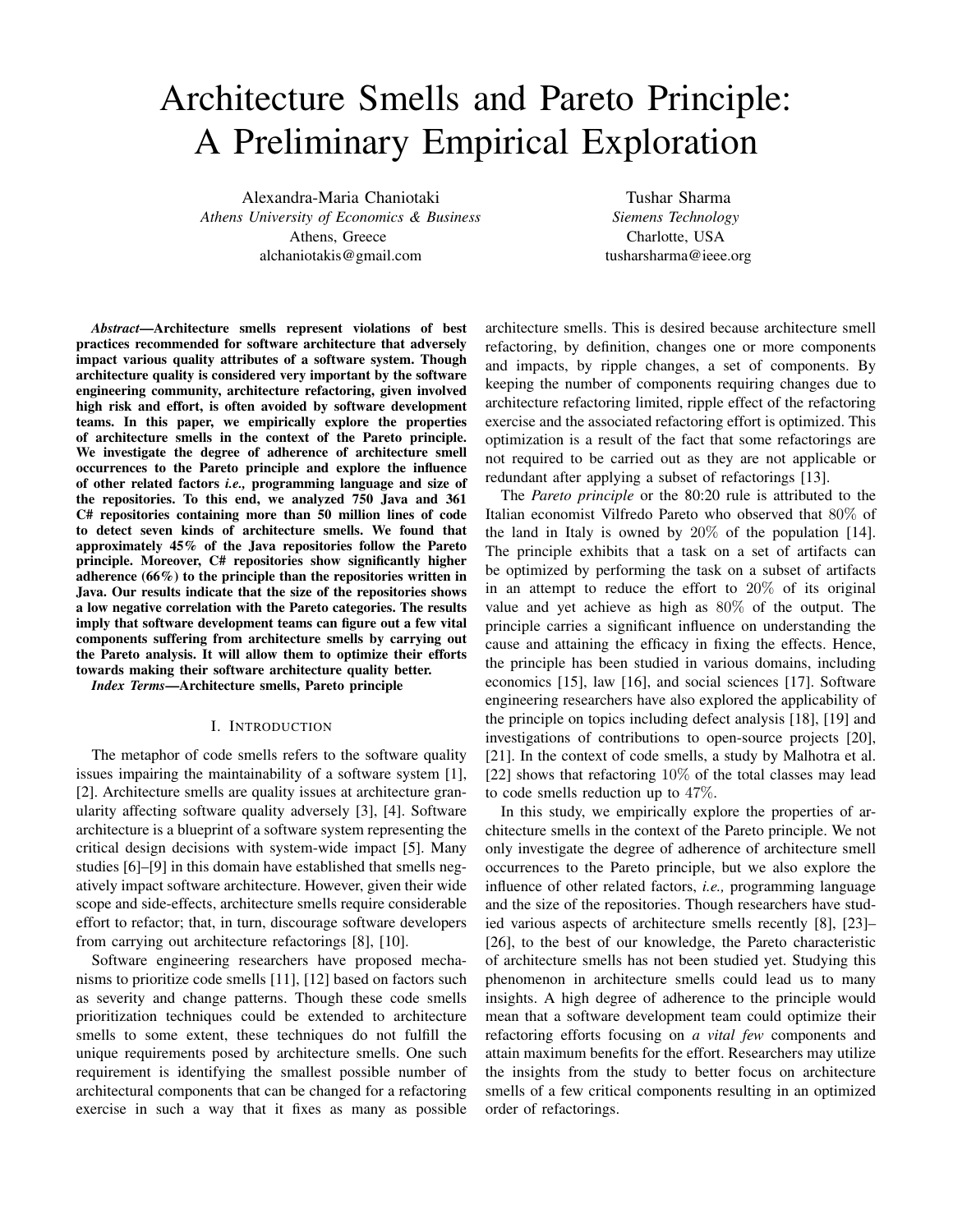TABLE I DESCRIPTION OF CONSIDERED ARCHITECTURE SMELLS

| <b>Architecture smell</b> | <b>Description</b>                                   |
|---------------------------|------------------------------------------------------|
| Cyclic dependency         | Two or more architecture-level components depend     |
|                           | on each other directly or indirectly [4], [27].      |
| Unstable                  | A component depends on other less stable compo-      |
| dependency                | nents $[28]$ .                                       |
| Ambiguous                 | A component offers only a single, general entry-     |
| interface                 | point into the component [29].                       |
| God component             | A component is excessively large either in terms     |
|                           | of Lines Of Code (LOC) or number of classes [4].     |
| Feature concentra-        | A component realizes more than one architectural     |
| tion                      | concerns or features [3].                            |
| Scattered function-       | An architectural concern is realized by multiple     |
| ality                     | components [29].                                     |
| Dense structure           | Excessive and dense dependencies among compo-        |
|                           | nents lead a project to suffer from this smell [30]. |

#### II. METHOD

We explore three research questions in the study. We downloaded a large number of C# and Java repositories from GitHub. We analyzed all the downloaded repositories using Designite and DesigniteJava to detect architecture smells. We provide the answers to the research questions by analyzing the identified smells from all the considered repositories.

#### *A. Research Questions*

RQ1. *Do architecture smells follow the Pareto principle?* This question investigates the degree of adherence of architecture smells to the Pareto principle by analyzing a large set of open-source repositories. This exploration aims to explore the interesting attribute associated with architecture smells and could lead to optimizing architecture refactoring efforts.

## RQ2. *Do different programming languages exhibit the phenomenon differently?*

In this research question, we compare the occurrence of the phenomenon in programs written in Java and C# programming languages. This experiment will allow us to understand the role of programming languages in the adherence of architecture smells to the Pareto principle.

## RQ3. *Does the size of the repositories influence the adherence to the Pareto principle?*

We investigate whether the size of the repositories influences the adherence to the Pareto characteristic. It will enable us to better understand the phenomenon and the architecture smells.

#### *B. Subject Systems*

We used RepoReapers [31] to select the subject systems. RepoReapers analyzes GitHub repositories and provides their quality characteristics based on eight dimensions (architecture, continuous integration, unit testing, community, documentation, history, issues, and license). RepoReapers assigns a score corresponding to each dimension. We selected all the repositories containing either Java or C# code where at least seven out of eight RepoReapers' dimensions have a greater than zero score. We selected repositories tagged with more than 10 stars and with at least 1, 000 lines of code. We used

the same criteria for both the programming languages and downloaded 1, 721 Java and 468 C# repositories. We used DesigniteJava [32] and Designite [33] for analyzing Java and C# repositories respectively. DesigniteJava requires compiled .class files along with source code files to identify smells correctly and hence we first compiled the subject systems. We checked for the usage of one of the three commonly used build systems for Java, *i.e., Maven*, *Gradle*, and *Ant* and triggered the corresponding command to compile the project automatically. We could not analyze some of the repositories due to either missing external dependencies, custom build mechanisms (*i.e.,* missing standard C# project files), or build mechanism other than the ones considered in this study. We discarded *test* and *sample* components to keep the focus of the analysis on the production code. Furthermore, we removed projects for which the total number of lines of code is less than 1,000 after removing test and sample components. At the end, we successfully analyzed and retained 750 Java and 361 C# repositories.

### *C. Architecture Smells and Tool Support*

Table I provides a brief description of architecture smells considered in this study. Sharma et al. [24] provide a detailed description of the smells and their corresponding detection mechanisms. We used DesigniteJava [32] and Designite [33] to identify architecture smells in the subject systems. Both the software design quality assessment tools support detection of the architecture smells apart from supporting detection of a wide range of design and implementation smells. A detailed validation of the tools can be found in Sharma et al. [24]. Both the tools implement the same mechanism to detect the  $smells<sup>1</sup>$ . The tools have been used in various related studies [24], [34], [35]. An architecture component is referred to a namespace (C#) or a package (Java); in case of nesting, we consider only the terminal (most deeply nested) components. We used *Academic* licenses of the tools for this study.

#### *D. Reproduction package*

We have made available all the data and scripts online [36] to facilitate reproducibility. We encourage the reader to explore, utilize, and extend the provided data, scripts, and experiments.

#### III. RESULTS

## *A. RQ1. Do architecture smells follow the Pareto principle?*

*1) Approach:* We consider all the subject systems written in Java among the selected repositories and detect architecture smells using DesigniteJava. We prepare a list of all the components (*i.e., packages* in Java) for all the repositories and note all the architecture smells that were reported in each component. Subsequently, we carry out the Pareto analysis, *i.e.,* we find whether 20% of the components with the highest numbers of architecture smells account for 80% of the total architecture smells.

```
1http://www.designite-tools.com/faq/#11
```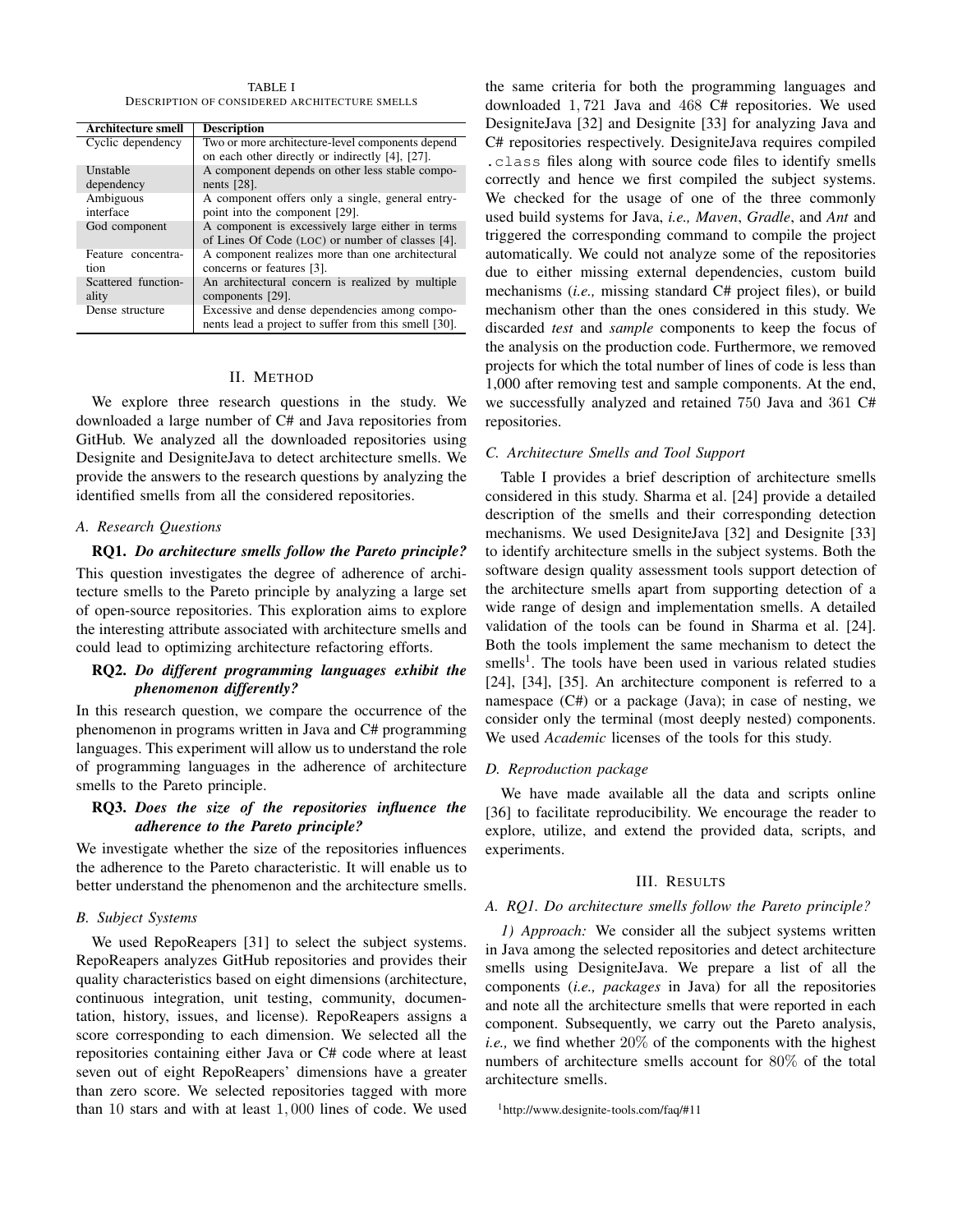It is relevant to mention that segregating architecture smells based on the components where they occur is a non-trivial task because the scope of each of the architecture smell is not the same. For instance, the scope of a *god component* smell instance is limited to the component where it gets reported, and hence changes in only that component are required to refactor the smell. However, the scope of a *scattered functionality* smell instance spans multiple components and it requires refactoring in two or more components to remove the smell. Similarly, the scope of *cyclic dependency* and *dense structure* smells is also not limited to a component.

To factor-in the varying scope, we carry out a deeper analysis. We analyze the *cause*—reported by the smell detection tool—of three architecture smells where the scope is not limited to a single component and extract other components that participate in the smell to assign them the identified smell. For example, if an instance of *scattered functionality* is reported in component A where two components B and C implement the same architectural concern then we assign this smell not only to component A but also to component B and C. Similarly, when an instance of *dense structure* is encountered, we assign this smell to all causing components. However, *cyclic dependency* smell has a unique characteristic. Though there could be multiple components participating in an instance but refactoring one component makes the smell disappear. Thus, despite we assign a *cyclic dependency* instance to all the components participating in the cycle but upon the first inclusion of the component in the Pareto analysis for a smell instance, we remove the smell from other components belonging to the same cycle. This mechanism helps us carry out the Pareto analysis respecting the semantics of the smells.

*2) Results:* Figure 1 shows the result of the Pareto analysis. We not only analyze the detected architecture smells data for the traditional 20:80 Pareto category but also for other categories to observe the smell occurring pattern. In the figure, a Pareto category X-Y refers to X% components having at least Y% of architecture smells.



Fig. 1. Results of Pareto analysis for Java repositories

Our results show that  $45.7\%$  of the considered Java repositories follow the Pareto principle *i.e.,* the top 20% of the components have 80% of the architecture smells. We observe that at one extreme, along the expected lines, approximately 10% repositories belong to the 10−90 category *i.e.,* 10% of the components have 90% of the architecture smells in these repositories. On the other hand, category 60-40 covers all the considered repositories.

*3) Implications:* This result implies that a large number of Java repositories can be refactored from the architecture perspective by modifying a relatively small number of packages to eliminate a relatively large portion of architecture smells. A development team can explore the Pareto category of their project and figure out the vital few components suffering from architecture smells. It will allow them to optimize their efforts towards making their software architecture quality better.

## *B. RQ2. Do different programming languages exhibit the phenomenon differently?*

*1) Approach:* We extend the analysis step of RQ1 to a new set of repositories written in C#. Similar to Java repositories, we analyze all the considered C# repositories using Designite and compile a list of all the components (*i.e., namespaces* in C#) along with their corresponding individual types of architecture smells. We perform the Pareto analysis considering data from both the programming languages and identify different Pareto categories. We use the same method to segregate architecture smells based on the C# components as illustrated in RQ1 for Java repositories. We carry out Mann-Whitney U test to investigate the degree of similarity between categories obtained from both kinds of repositories. For the test, the Pareto categories are the groups where the dependent variable is the Pareto category (ordinal) and the independent variable is the programming language (with two groups C# and Java).



Fig. 2. Comparison of the Pareto analysis between Java and C# repositories

*2) Results:* Figure 2 presents the comparison of the Pareto property between programs written in Java and C#. We observe a significant difference between the sets of programs. Approximately, every two out of three C# repositories (65.9%) adhere to the Pareto principle compared to 45.7% Java repositories. We obtained  $W = 102,210$  (p-value = 3.646e – 12) from the Mann-Whitney U test that indicates that the Pareto categories of the repositories representing both the programming languages are significantly different. This result leads to the insight that architecture smells tend to congregate around a few components in C# repositories compared to the Java repositories.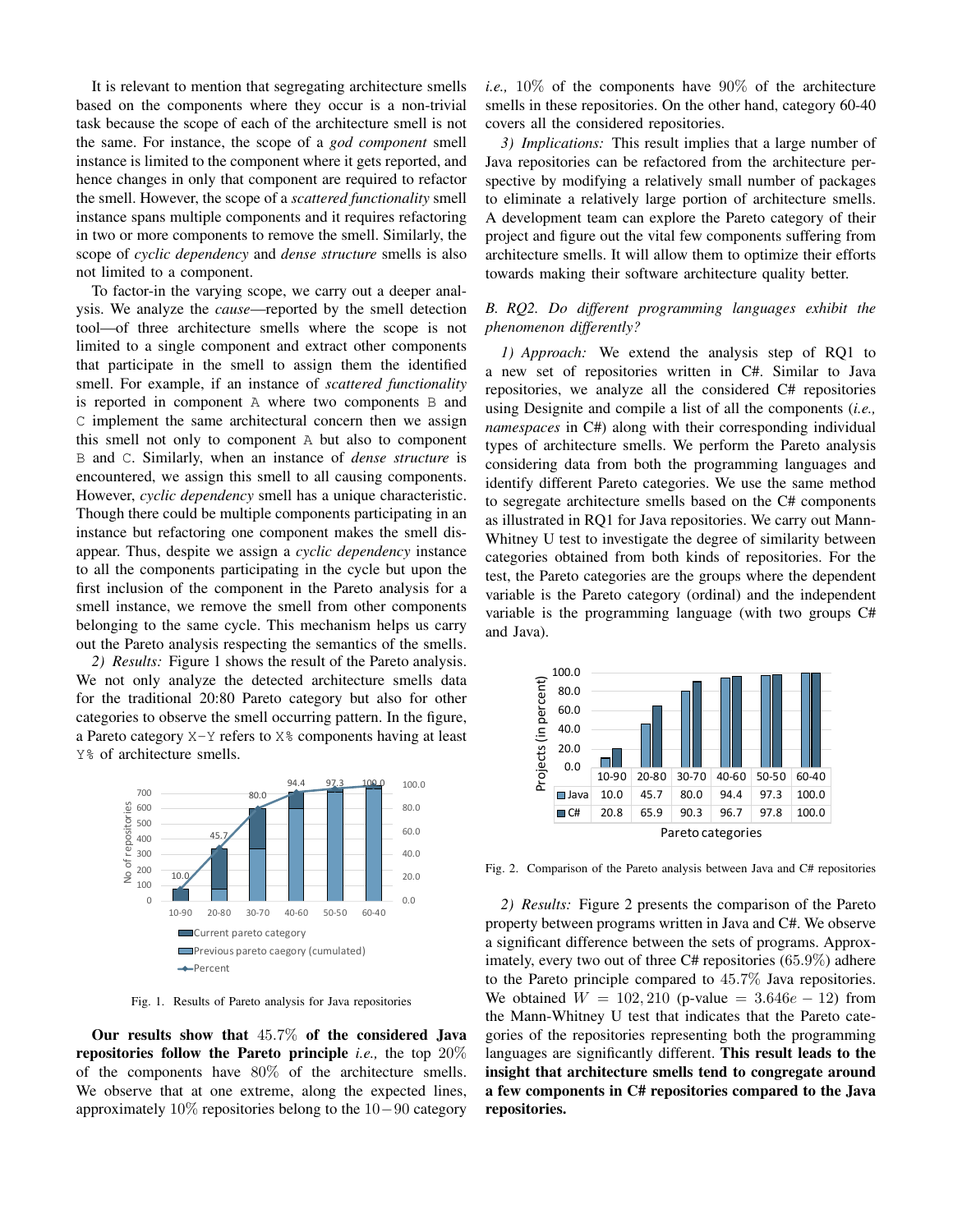*3) Implications:* The results imply that refactoring efforts in C# repositories, in general, may tend to concentrate on fewer components than Java repositories for a similar number of architecture smells.

## *C. RQ3: Does the size of the repositories influence the adherence to the Pareto principle?*

*1) Approach:* We carry out a Spearman correlation analysis between LOC of the analyzed subject systems and the assigned Pareto category. We assign an ordinal value to each Pareto category to carry out Spearman correlation analysis. We assign the closest Pareto category that the repository satisfy. We also examine the influence of the size on the Pareto categories by visually analyzing the results.

*2) Results:* Figure 3 shows a boxplot to observe the Pareto characteristic against the size of the repositories. We observe that the Pareto categories  $10 - 90$  and  $20 - 80$  tend to have larger repositories than the rest of the categories. Specifically, the median LOC of the first two categories combined is 17, 241 and 11, 689 for Java and C# repositories respectively compared to 11, 126 and 9, 225 for all the categories combined.



Fig. 3. Comparison of the Pareto categories with respect to size between Java and C# repositories

We obtain Spearman correlation coefficient  $\rho = -0.26$  (pvalue < 2.2e−16) between Pareto category and LOC belonging to all the repositories. For individual datasets, C# repositories show  $\rho = -0.29$  (p-value = 8.09e – 09) and Java repositories exhibit  $\rho = -0.26$  (p-value = 1.78e – 13) as the value of the coefficient. The value of the coefficients indicate that LOC has low negative correlation with Pareto categories.

*3) Implications:* We observe a low negative correlation between Pareto categories and LOC of the repositories. The observation opens the opportunities for the research community to extend this exploration to better understand other factors that may show higher influence on the phenomenon.

## IV. RELATED WORK

Diverse efforts have been made to offer consolidated lists of definitions [3], [29], [37] as well as to detect architecture smells [26]. Some authors such as Martini *et al.* [8] and Le *et al.* [9] have studied the impact of architecture anomalies on software maintainability. Furthermore, the software engineering community has explored architectural technical debt *i.e.,* non-optimal technical decisions concerning software architecture [38], [39] and its effect on various aspects belonging to software artifacts. Researchers have proposed a mechanism to prioritize code smells [11], [12] using various aspects and strategies. Specifically for architecture smells, there have been some attempts to propose strategies for prioritizing architecture smells and architecture technical debt [8], [40].

The software engineering community has observed the applicability of the Pareto Principle to various software engineering aspects. Iqbal and Rizwan [41] observed that 20% of the initially listed tasks in the waterfall model yield 80% of the results during the software development process. Yamashita *et al.* [21] and Mockus *et al.* [20] discuss the power-law characteristics of the contributions by software developers in open-source software systems. Furthermore, researchers [18], [19] have studied the distribution of defects in software systems and the applicability of the Pareto principle. To the best of our knowledge, this is the first empirical study that investigates the degree of adherence of architecture smells to the Pareto principle by analyzing a large number of programs written in two major programming languages.

#### V. THREATS TO VALIDITY

*Construct validity* measures the degree to which tools and metrics measure the properties they are supposed to measure. Using two separate tools to detect smells and compare the results may pose a threat to validity. To mitigate it, we ensured from the developer of the tools that both the tools use exactly the same mechanism, metrics, and thresholds to detect architecture smells. While processing cyclic dependency smell instances, the order of inclusion of a component may influence the distribution of smells; however, the overall results will not change. *External validity* concerns generalizability and repeatability of the produced results. To encourage the replication and building over this work, we have made all the scripts, and data available online [36]. *Internal validity* refers to the validity of the research findings. In the context of our investigation, we assume that both programming languages are similar by paradigm and language structure and hence comparable. It would be interesting to investigate the observed phenomenon on programs written in programming languages belonging to different paradigms.

#### VI. CONCLUSIONS AND FUTURE WORK

In this empirical investigation, we explored the degree of applicability of the Pareto principle on architecture smells. We found that 45.7% of the Java repositories follow the Pareto principle. Our results also reveal that C# programs show a significantly higher degree of adherence to the Pareto principle compared to Java programs. Our exploration shows that LOC of the repositories has a low negative correlation with Pareto categories. In the future, we would like to extend the scope of the study to other programming languages. Also, we are interested in exploring the degree of influence other factors (such as program properties and metrics) on the applicability of the principle.